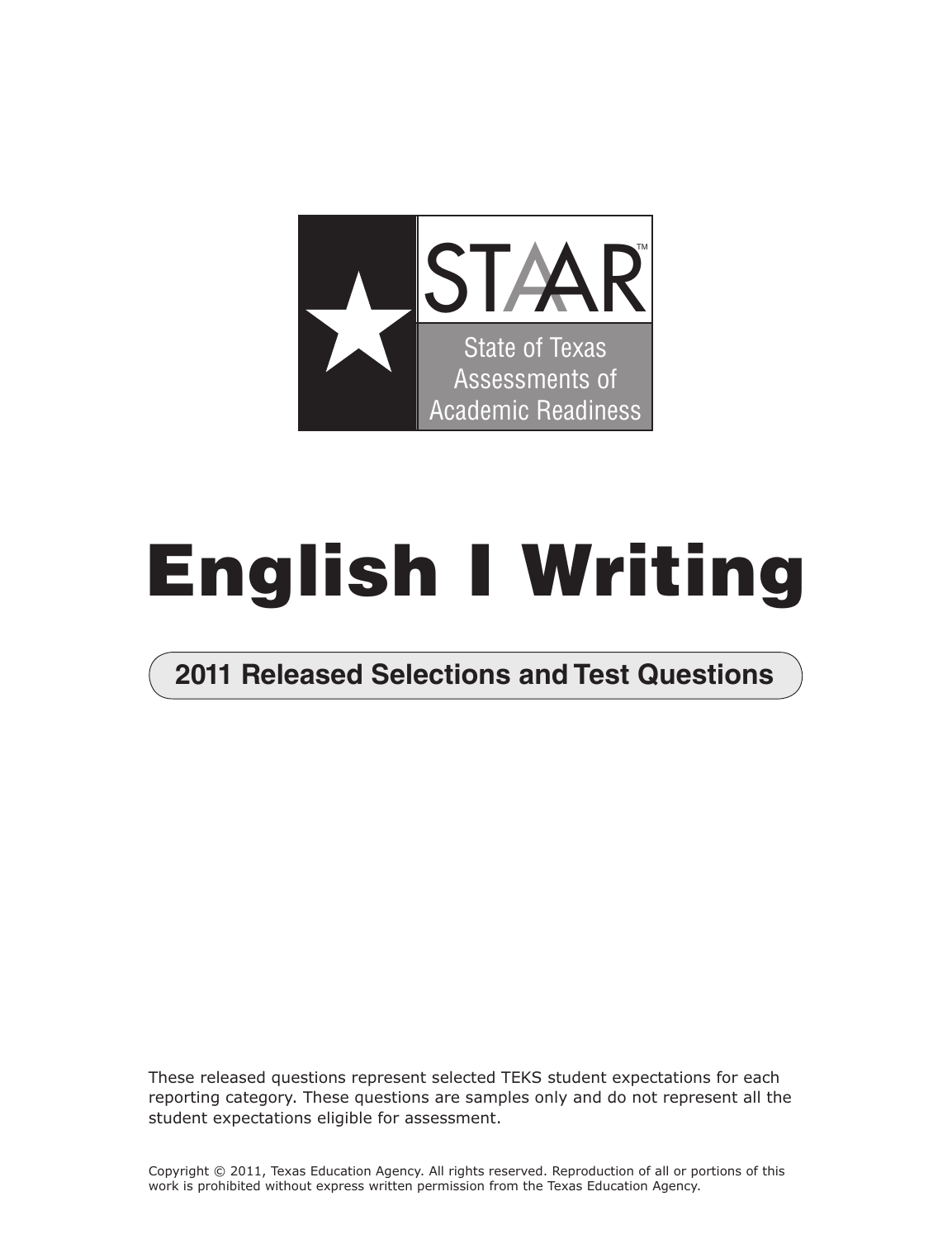#### **Read the selection and choose the best answer to each question.**

*Tasha was curious after seeing a video on the Internet. She did some research to*  find out more about the photographer and the story behind the video. She wrote *this paper to share what she learned. Read Tasha's paper and look for revisions she should make. Then answer the questions that follow.* 



Shultz Displaying the Camera and Its Waterproof Case

## **Turtle-Cam**

(1) A wildlife video circulating on the Internet has attracted worldwide attention. (2) On one website alone the video has been viewed more than two-and-a-half million times! (3) You would expect the video's photographer to be basking in success, but that's not the case. (4) In fact, this particular "cameraman" is nowhere to be found. (5) After making the video, he casually swam off into a world of anonymity. (6) That's right, he swam. (7) It's what sea turtles do, you know?

(8) The video was discovered when U.S. Coast Guard investigator Paul Shultz spotted a camera floating near a marina in Key West, Florida. (9) The camera's waterproof case was covered with sea debris, but the camera inside was undamaged. (10) Shultz charged the battery. (11) He then discovered the video along with several photos. (12) He decided to hunt down the camera's owner.

(13) One of the photos on the camera showed two men preparing for a scuba dive. (14) Shultz posted it on an Internet scuba site. (15) Visitors to the site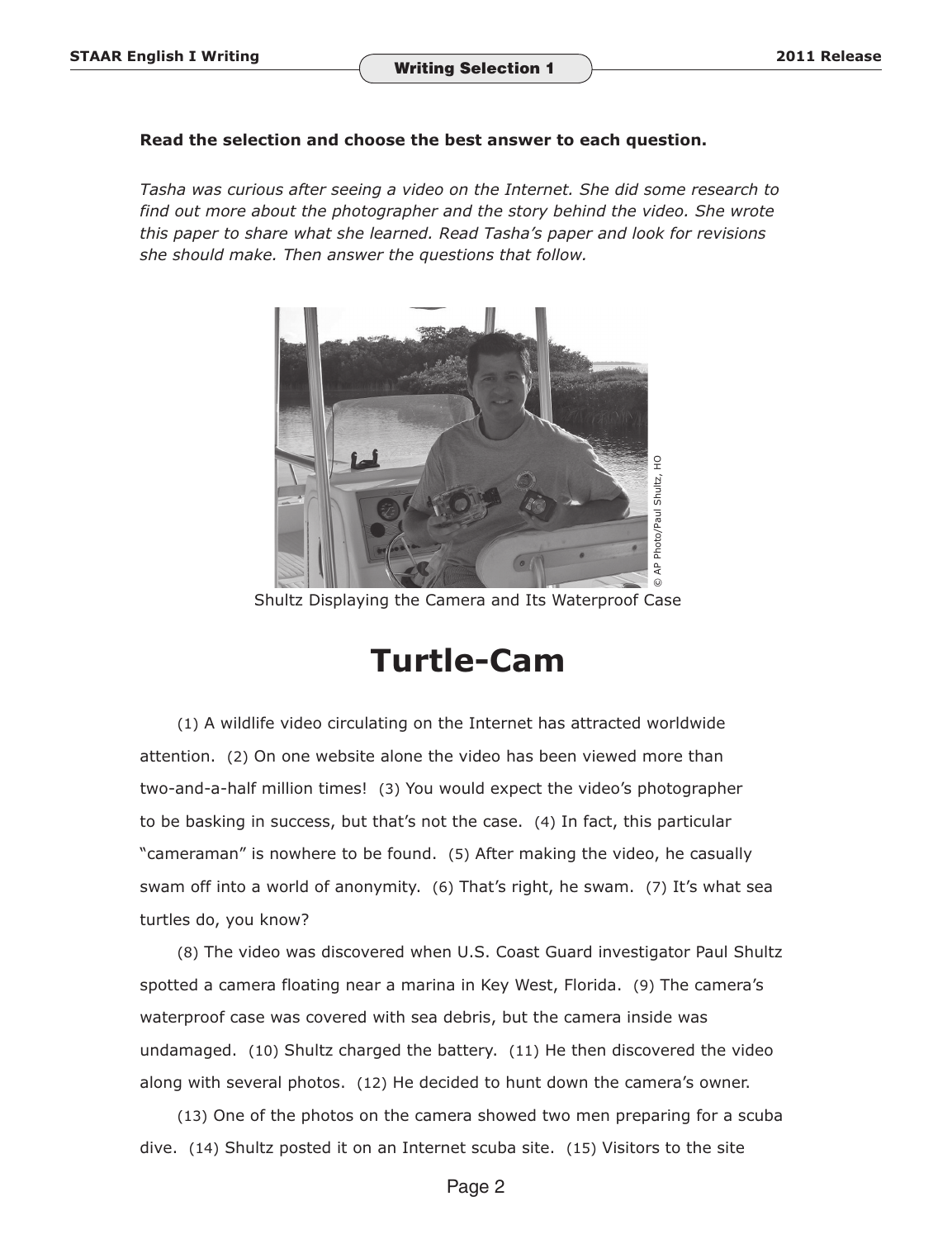determined that the photo had been taken in Aruba, a Dutch island off the coast of Venezuela. (16) Armed with this information, Shultz then posted family photos from the camera on an Aruban website. (17) Right away, an Aruban woman contacted him and said that she recognized the children in some of the photos.

(18) The camera belonged to Dick de Bruin, a sergeant in the Royal Dutch Navy. (19) De Bruin had lost the camera while he was working in the waters off the coast of Aruba. (20) When De Bruin and his diving partner had realized that the camera was gone, they had joked that it would probably be found somewhere in Costa Rica or Panama.



(21) Of course, we now know that the buoyant camera floated much farther than the two divers had predicted. (22) We also know that about two months into the journey, a sea turtle swam near the camera, inadvertently hooked a flipper onto its carrying strap, and somehow turned the device on. (23) The resulting 20-minute video shows the turtle bobbing along in the ocean. (24) Glimpses of a brightly shining sun are seen, and a few fish occasionally come into view. (25) At some point the camera and the turtle separate. (26) For the remainder of the video, the camera is pointed straight up to the sky with the clear waters of the Caribbean Sea washing over the lens. (27) Then the camera suddenly turns off.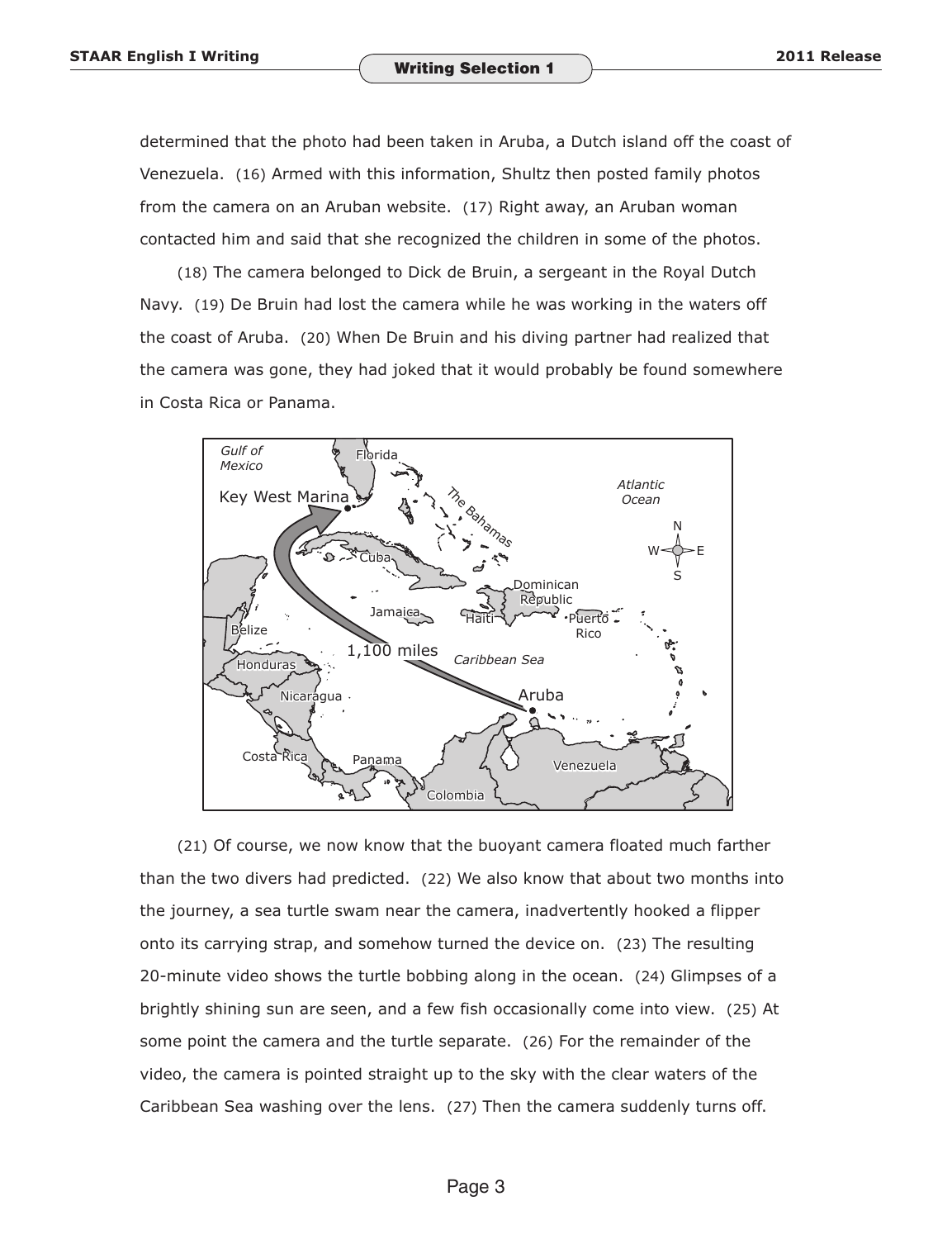(28) The story of the sea turtle's video became big news on the small island of Aruba. (29) Once the video was posted on the Internet, the story quickly spread to the rest of the world. (30) While many people are impressed, some have joked about the skills of the photographer.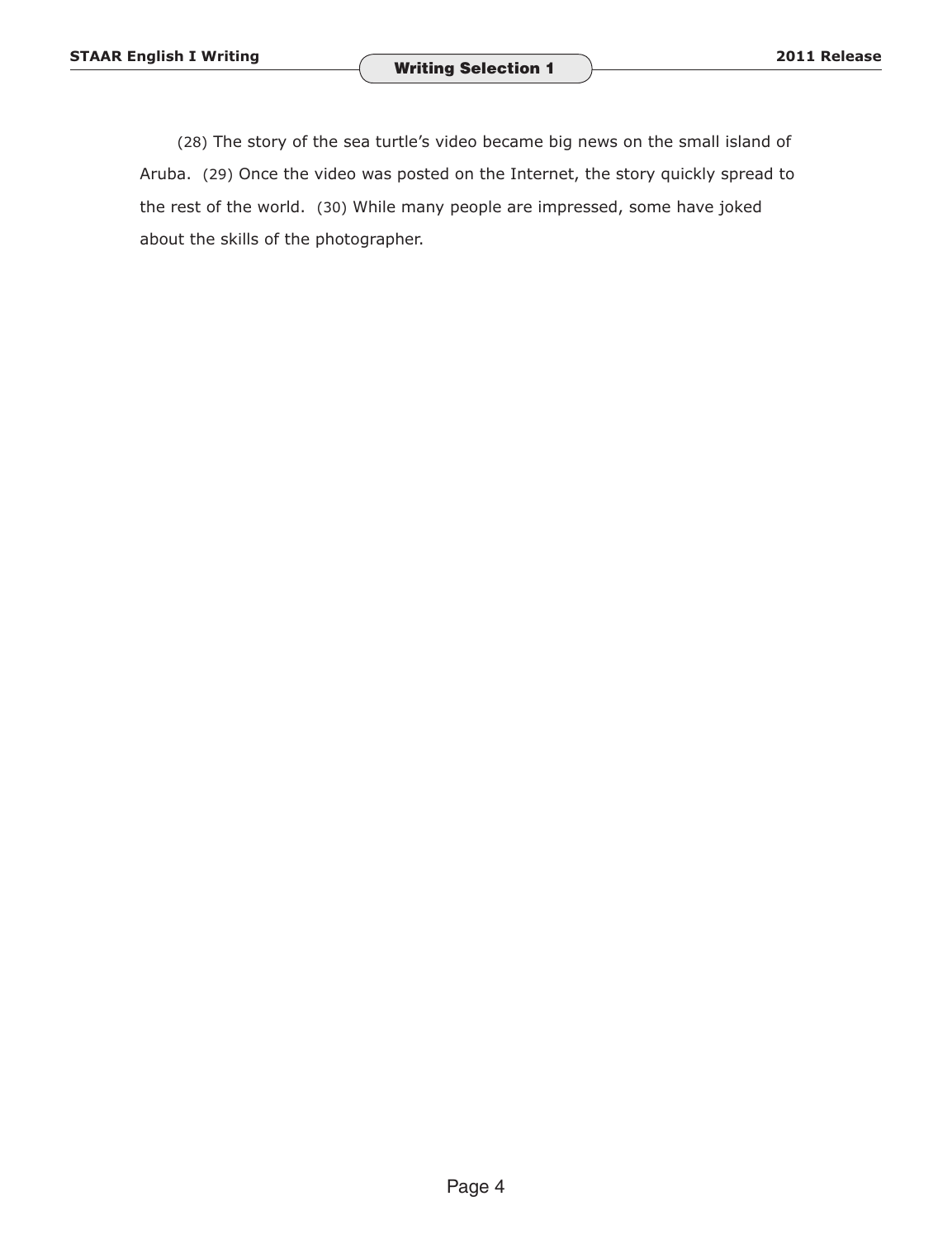- **1** How can Tasha revise sentence 7 to more clearly establish the thesis of this paper?
	- **A** How can a swimmer record such an amazing video?
	- **B** His video was so popular that people around the world have now seen it.
	- **C** Who do you suppose the photographer was?
	- **D** The photographer who recorded the world-famous footage was a sea turtle.

**2** Sentences 10 and 11 are choppy and ineffective. What is the best way to revise these sentences?

- **A** Shultz charged the battery, while then discovering the video along with several photos.
- **B** After charging the battery, Shultz discovered the video along with several photos.
- **C** While charging the battery, Shultz then discovered the video along with several photos.
- **D** Shultz charged the battery because he discovered the video along with several photos.

- **3** Sentence 14 is unclear because it contains an indefinite reference. Tasha can clarify the meaning of this sentence by changing *it* to —
	- **A** the dive
	- **B** the camera
	- **C** the photo
	- **D** them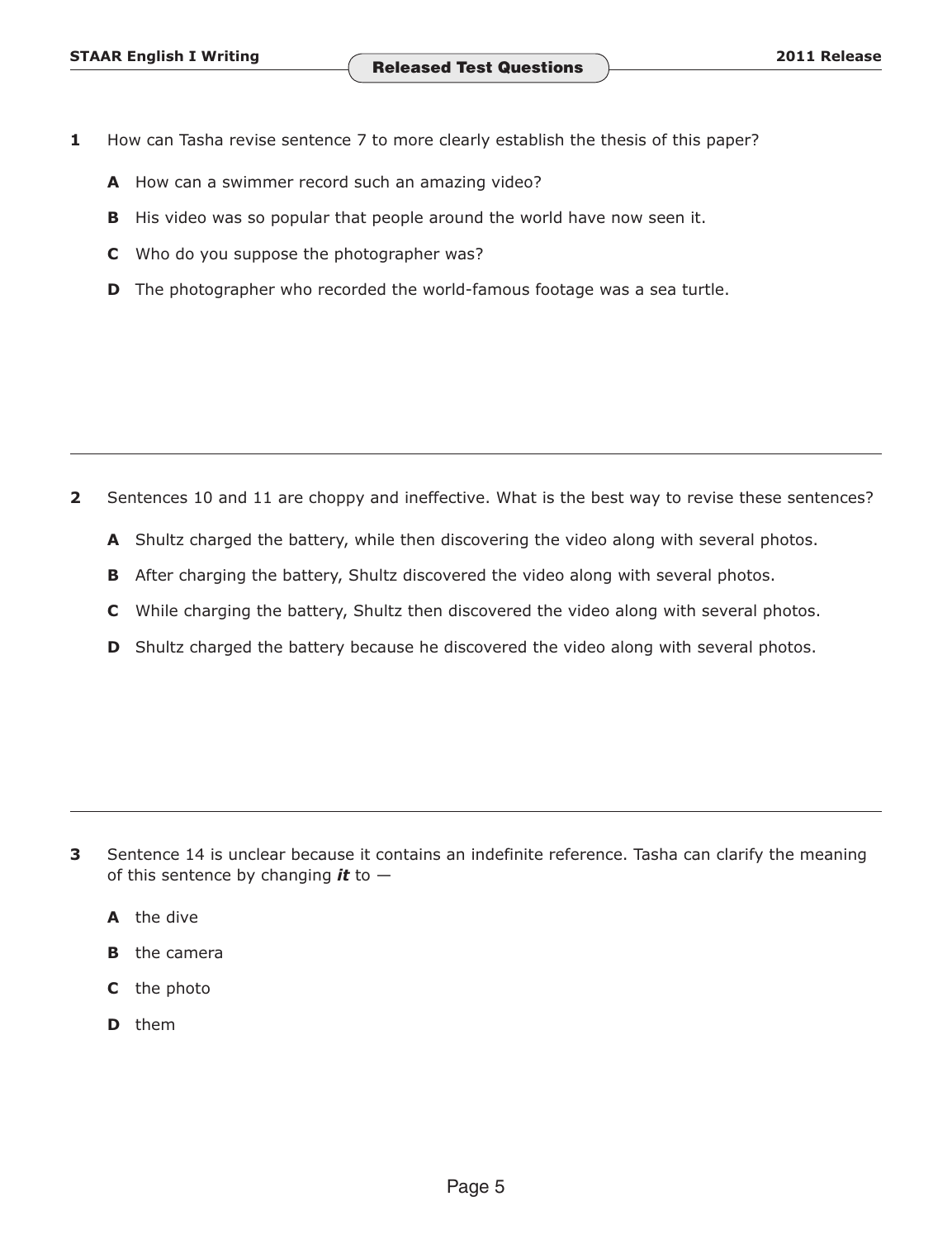- **4**  Tasha wants to improve the transition between the third paragraph (sentences 13–17) and the fourth paragraph (sentences 18–20). Which sentence could best follow sentence 17 and help improve this transition?
	- **A** As soon as the woman identified the children's family, the mystery was solved.
	- **B** She wasn't certain but thought she might know who they were.
	- **C** Months before, they had been in the area with the Royal Dutch Navy.
	- **D** As a matter of fact, some are calling this woman a hero.
- **5** Tasha wants to add the following detail to the fifth paragraph (sentences 21–27).

*In fact, it is estimated to have traveled close to 1,100 miles in its six months afloat!* 

Where is the most logical place to insert this sentence?

- **A** At the beginning of the paragraph
- **B** After sentence 21
- **C** After sentence 24
- **D** At the end of the paragraph
- **6** Tasha wants to provide a better closing for her paper. Which of the following could best be added after sentence 30 to support the previous ideas and bring a humorous conclusion to the paper?
	- **A** As one viewer quipped, "I didn't like some of the angles chosen and probably could have made a slightly better video, but I recognize I would not be as good at laying eggs on a beach."
	- **B** Describing the video, Shultz said, "The camera started thrashing around and a fin came into the picture."
	- **C** De Bruin added, "But we have the sea turtle on film proving the camera floated from Aruba to the U.S. It's unbelievable, but it's true."
	- **D** "I have a smile on my face. I can't stop laughing about it," De Bruin said. "It's really big news on the island."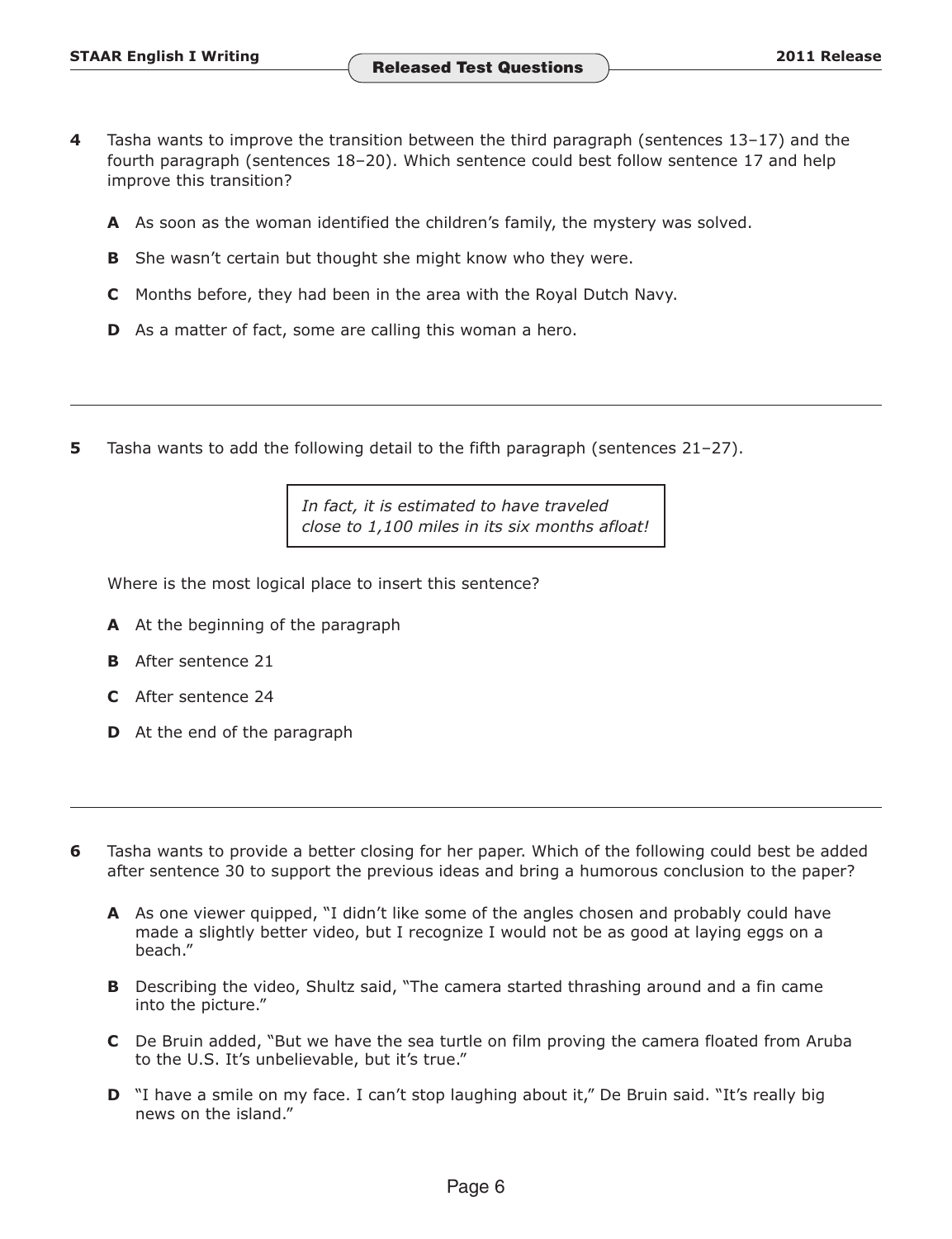#### **Read the selection and choose the best answer to each question.**

*Olivia feels strongly that the food served in fast-food restaurants negatively affects the health of many Americans. She wrote this paper to persuade others to join her in holding these restaurants accountable. Read Olivia's paper and look for any mistakes she has made. Then answer the questions that follow.* 



#### **Fast Food Must Change**

(1) "Double cheeseburger, a side of fries, and a large soda," you say to the cashier, your mouth watering in anticipation. (2) But unless you happen to read the fine print, you may not realize that you have just ordered close to 800 calories of food in the burger alone! (3) If you add the fries and the drink, you've probably exceeded half of your suggested calorie allowence for the entire day!

(4) Clearly, meals like this are part of the reason obesity has become an epidemic in the United States. (5) And a team of researchers at the Johns Hopkins University in Baltimore, Maryland, warns that the situation is going to get even worse. (6) The researchers believe that more then 75 percent of adults in the United States will be overweight or obese by 2015. (7) If this happens, a significant part of the crisis will probably be traced back to diets rich in trans fats, cholesterol, and sugar—all standard fare at most fast-food restaurants. (8) It's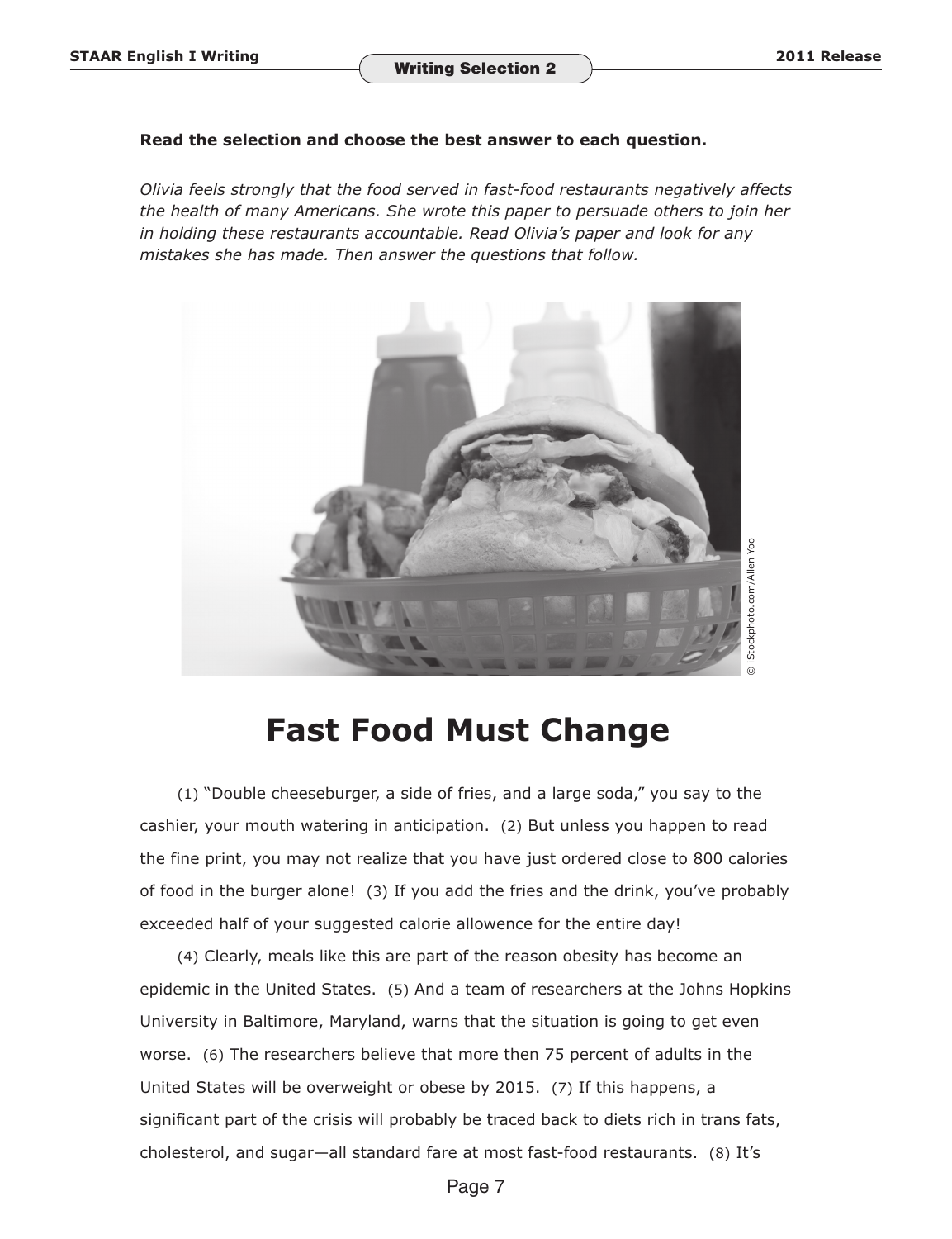time for fast-food companies to take a careful look at the nutrition standards they are promoting and to focus instead on how they could encourage more healthful eating.

(9) The first step fast-food companies must take are to start providing more balanced options. (10) While some fast-food restaurants do have a few healthy choices on their menus, most of their meals are too high in calories and fat. (11) Even if restaurant chains offer fruit and low-fat milk in their childrens' meals, the most popular items still contain 500 calories or more per serving. (12) They, along with the other fast-food restaurants, should offer a greater variety of goodtasting, healthful foods that are lower in calories and trans fats.

(13) The fast-food industry should also post nutritional information more clearer so that customers can make informed choices. (14) Some restaurants are making efforts to do this, but in other restaurants, people have no idea what they're actually eating. (15) And while I believe that what someone eats is a matter of personal choice and not something that society should control. (16) People need information if they are going to make wise decisions. (17) Research suggests that when consumers are provided with nutritional information, many will change their behavior. (18) In fact, one New York City study found this, 27 percent of fast-food customers used information about calorie counts to make their choices. (19) While this percentage may seem low, it represents a step in the right direction. (20) If people get used to seeing nutritional information posted, more and more of them will probably start using it to make better decisions about what to eat.

(21) For better or worse, the fast-food industry is a cornerstone of the food market in today's world. (22) As a result, fast-food restaurant owners have an inherent responsibility. (23) Instead of pushing Americans up the obesity scale they should use their position to promote healthful eating and nutritional knowledge.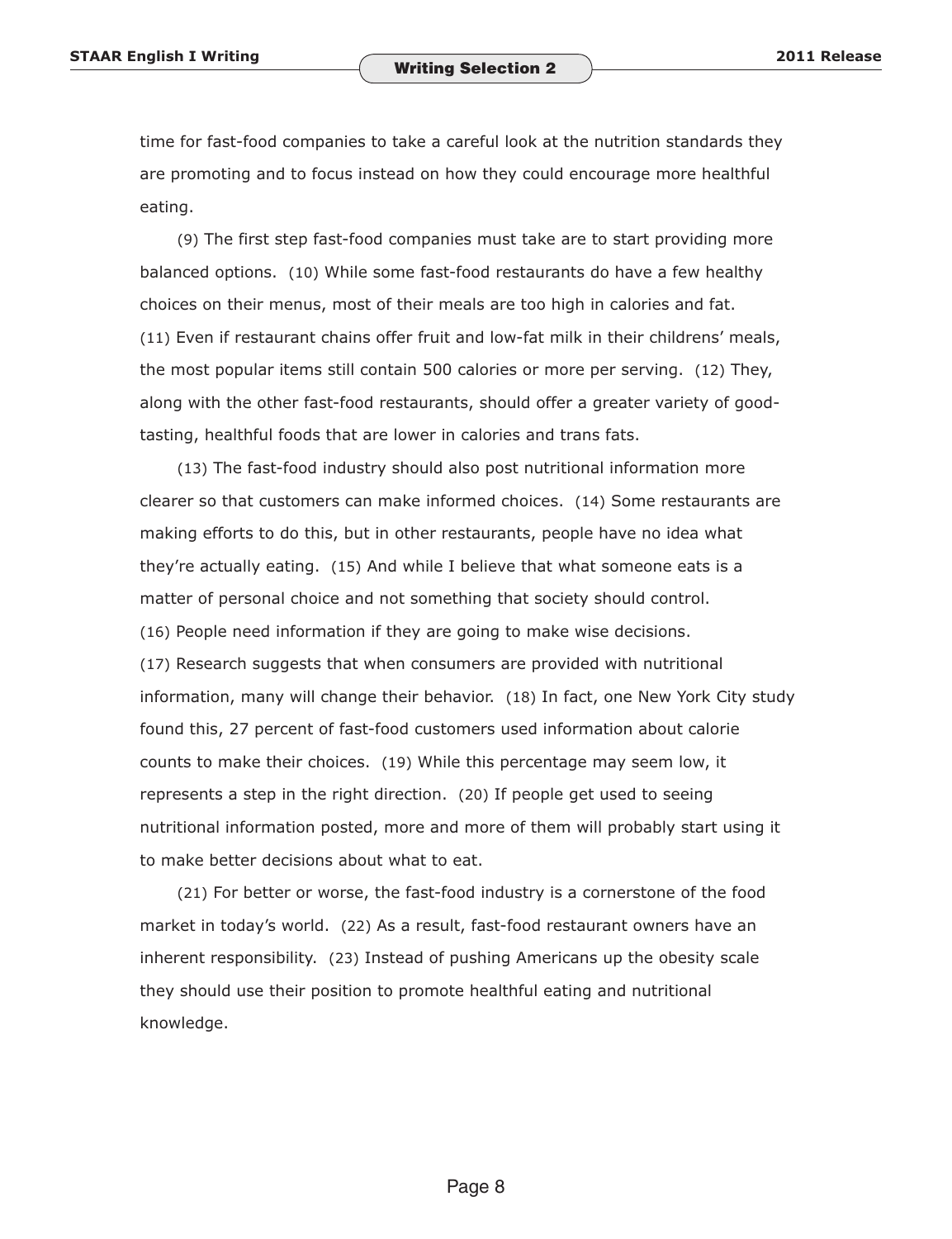- **1** What change, if any, should be made in sentence 3?
	- **A** Delete the comma
	- **B** Change *suggested* to **sugested**
	- **C** Change *allowence* to **allowance**
	- **D** No change should be made in this sentence.

- **2**  What change, if any, needs to be made in sentence 6?
	- **A** Change *believe* to **beleive**
	- **B** Change *then* to **than**
	- **C** Insert a comma after *overweight*
	- **D** No change needs to be made in sentence 6.

- **3** What change, if any, should be made in sentence 9?
	- **A** Change *are* to **is**
	- **B** Change *providing* to **provided**
	- **C** Change *balanced* to **balansed**
	- **D** No change should be made in sentence 9.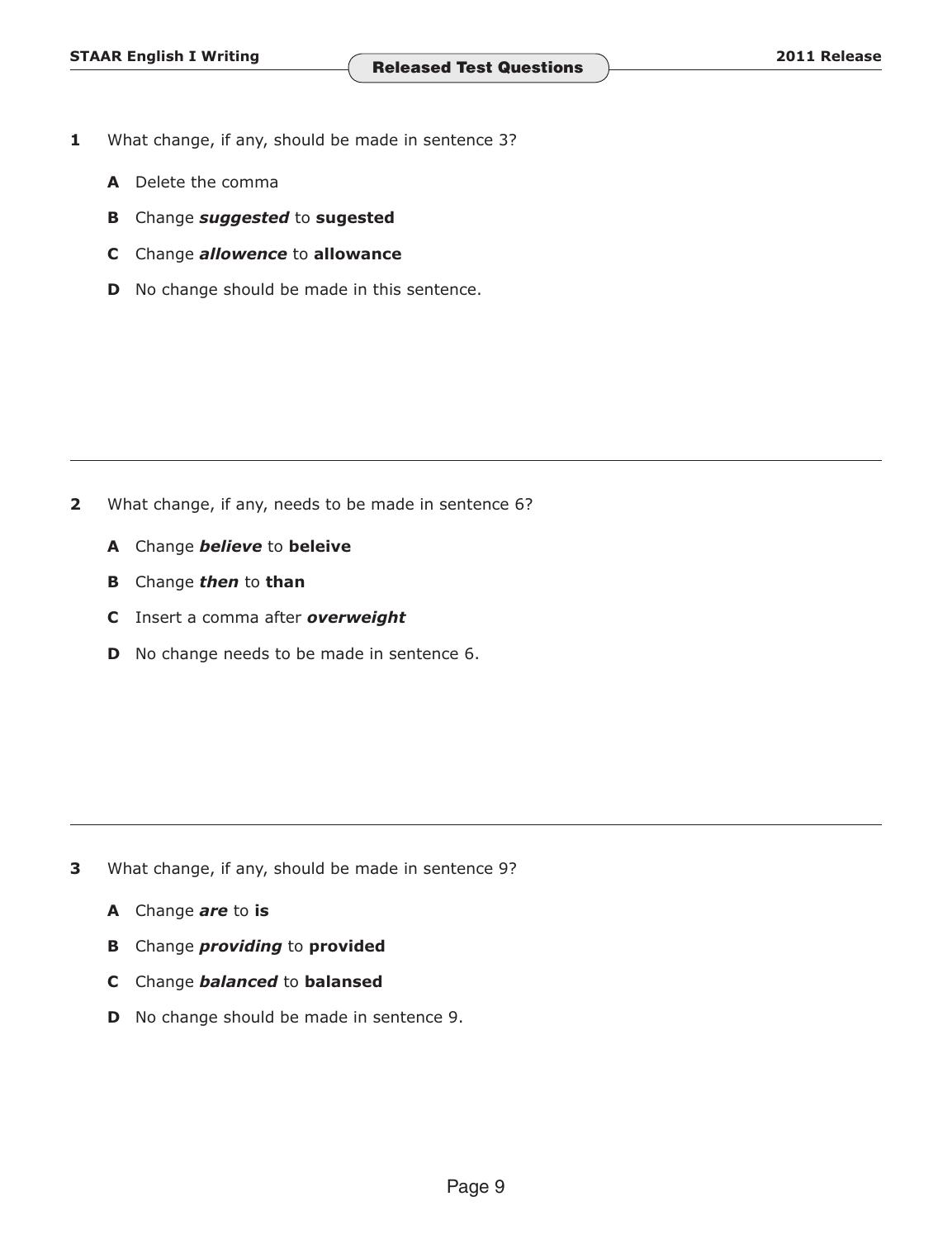- **4** What change, if any, should be made in sentence 11?
	- **A** Change *offer* to **offering**
	- **B** Change *their* to **there**
	- **C** Change *childrens'* to **children's**
	- **D** No change should be made in this sentence.

- **5** What change, if any, needs to be made in sentence 13?
	- **A** Change *post* to **have posted**
	- **B** Change *clearer* to **clearly**
	- **C** Change *so that* to **then**
	- **D** No change needs to be made in this sentence.

- **6** What is the correct way to rewrite sentences 15 and 16?
	- **A** And while I believe that what someone eats is a matter of personal choice, it is not something that society should control. Because people need information if they are going to make wise decisions.
	- **B** And I believe that what someone eats is a matter of personal choice, it is not something that society should control, people need information if they are going to make wise decisions.
	- **C** And while I believe that what someone eats is a matter of personal choice and not something that society should control, people need information if they are going to make wise decisions.
	- **D** Sentences 15 and 16 are written correctly in the paper.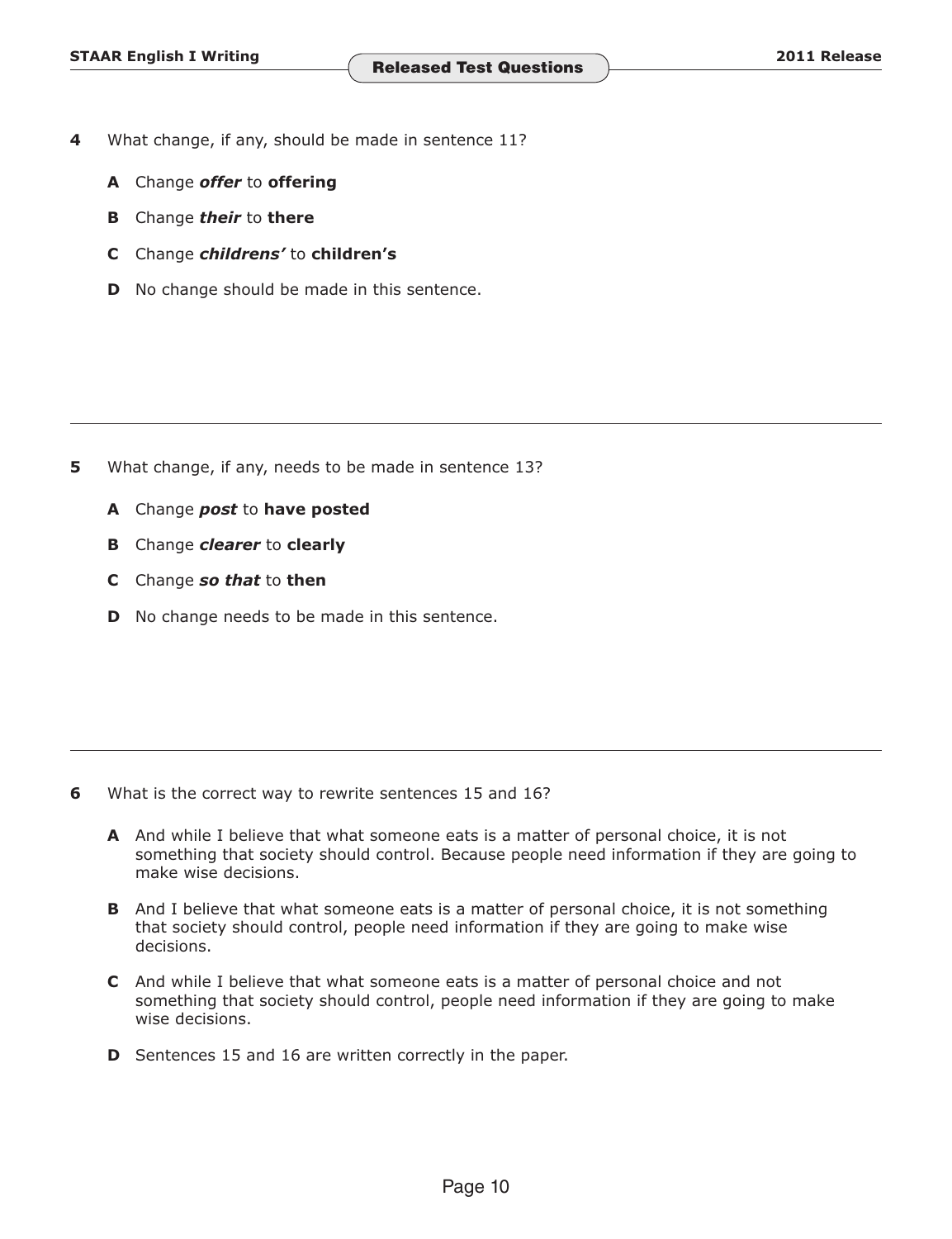- **7** What is the correct way to write sentence 18?
	- **A** In fact, one New York City study found that 27 percent of fast-food customers. They used information about calorie counts to make their choices.
	- **B** In fact, one New York City study found that 27 percent of fast-food customers using information about calorie counts to make their choices.
	- **C** In fact, one New York City study found something. That 27 percent of fast-food customers used information about calorie counts to make their choices.
	- **D** In fact, one New York City study found that 27 percent of fast-food customers used information about calorie counts to make their choices.

- **8** What change is needed in sentence 23?
	- **A** Insert a comma after *scale*
	- **B** Change *they* to **it**
	- **C** Insert a comma after *eating*
	- **D** Change *knowledge* to **knowlege**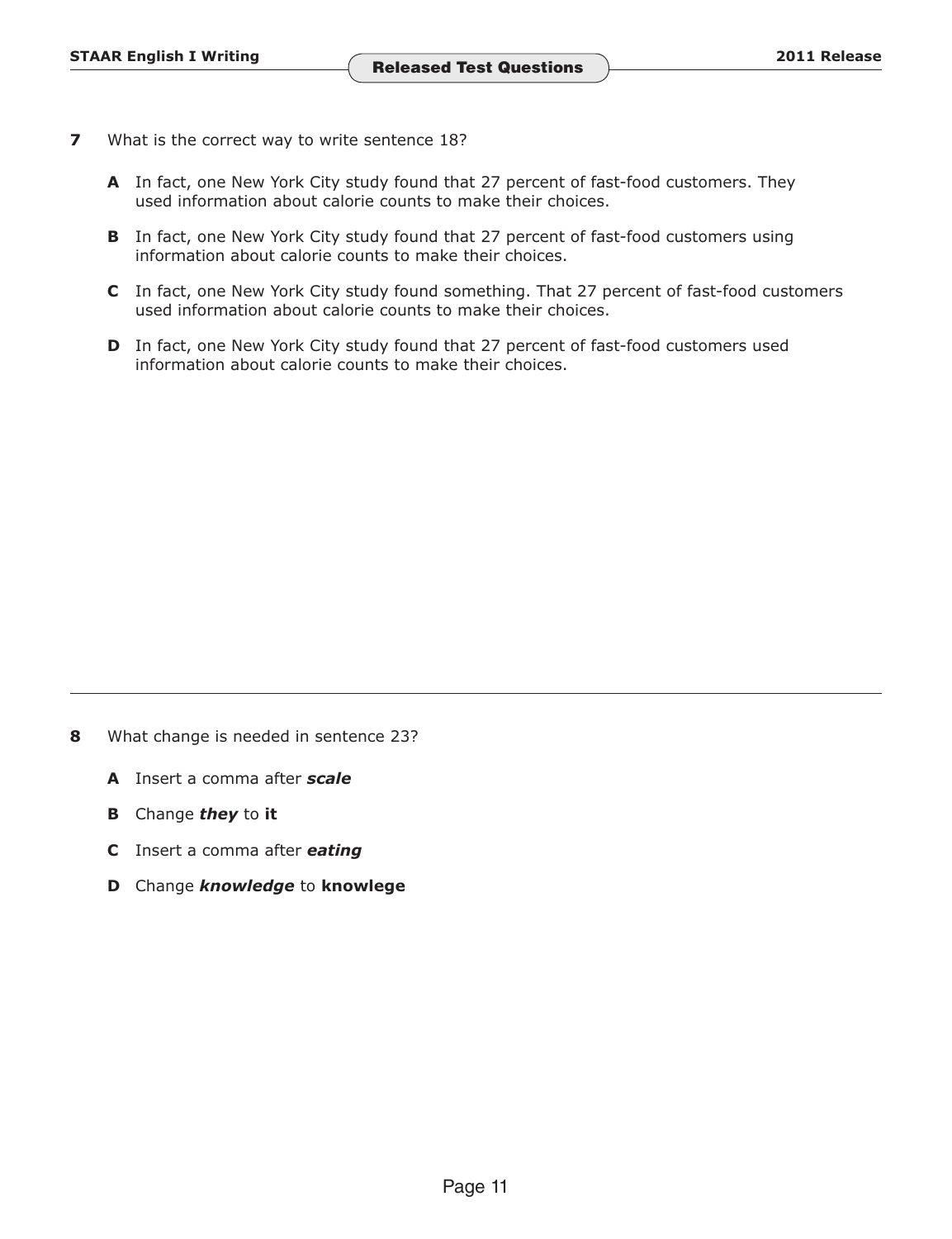Look at the photograph.



Write a story about the power of imagination. Be sure that your story is focused and complete and that it has an interesting plot and engaging characters.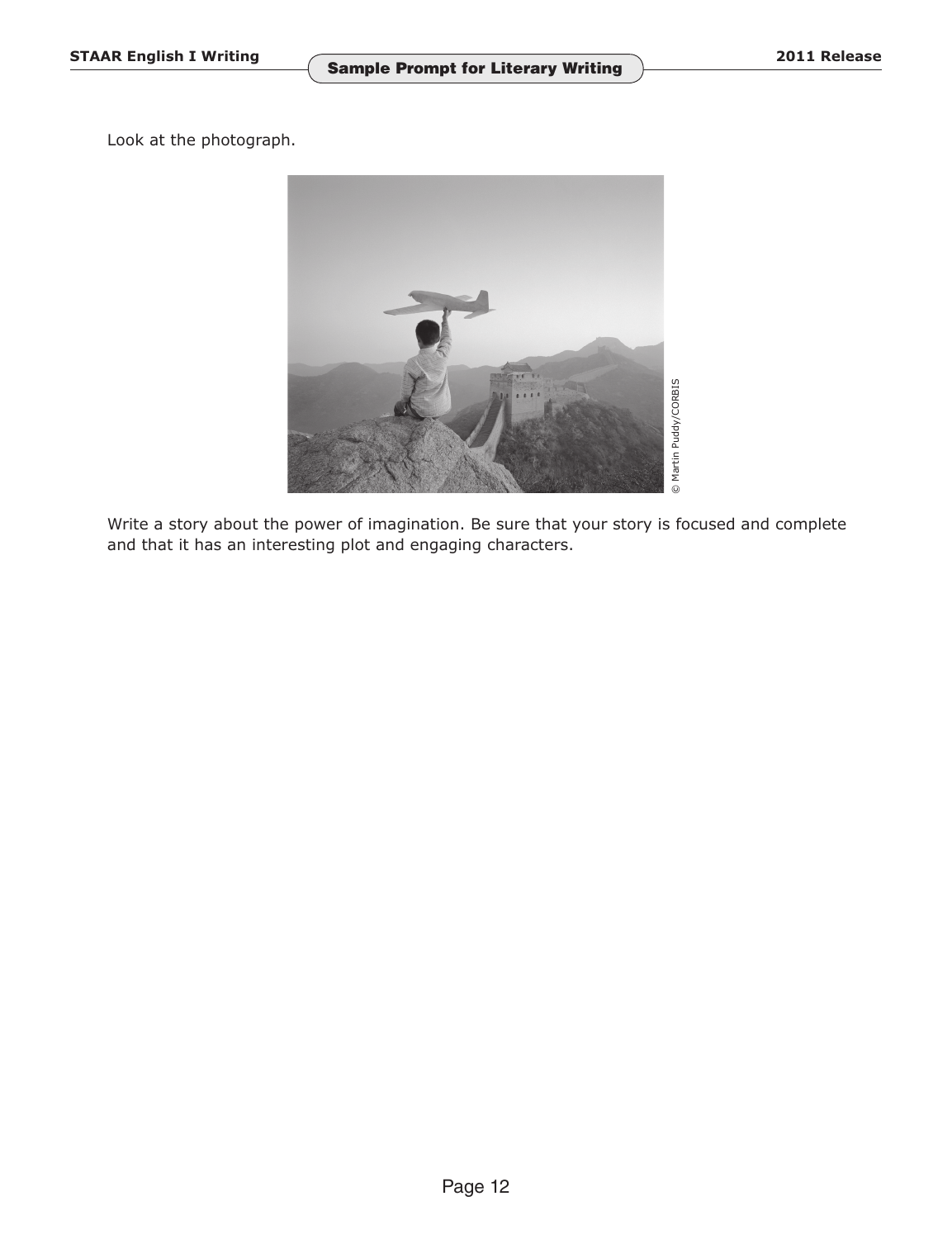Read the information in the box below.

In 1955 medical researcher Jonas Salk introduced an effective polio vaccine. At the time polio was considered the biggest threat to public health, yet Salk refused to profit by patenting the vaccine because he was more concerned with preventing disease than with personal gain.

Although many people work to benefit themselves, some people choose to put others first. Think carefully about this statement.

Write an essay explaining whether people should be more concerned about others than about themselves.

Be sure to  $-$ 

- clearly state your thesis
- organize and develop your ideas effectively
- choose your words carefully
- edit your writing for grammar, mechanics, and spelling